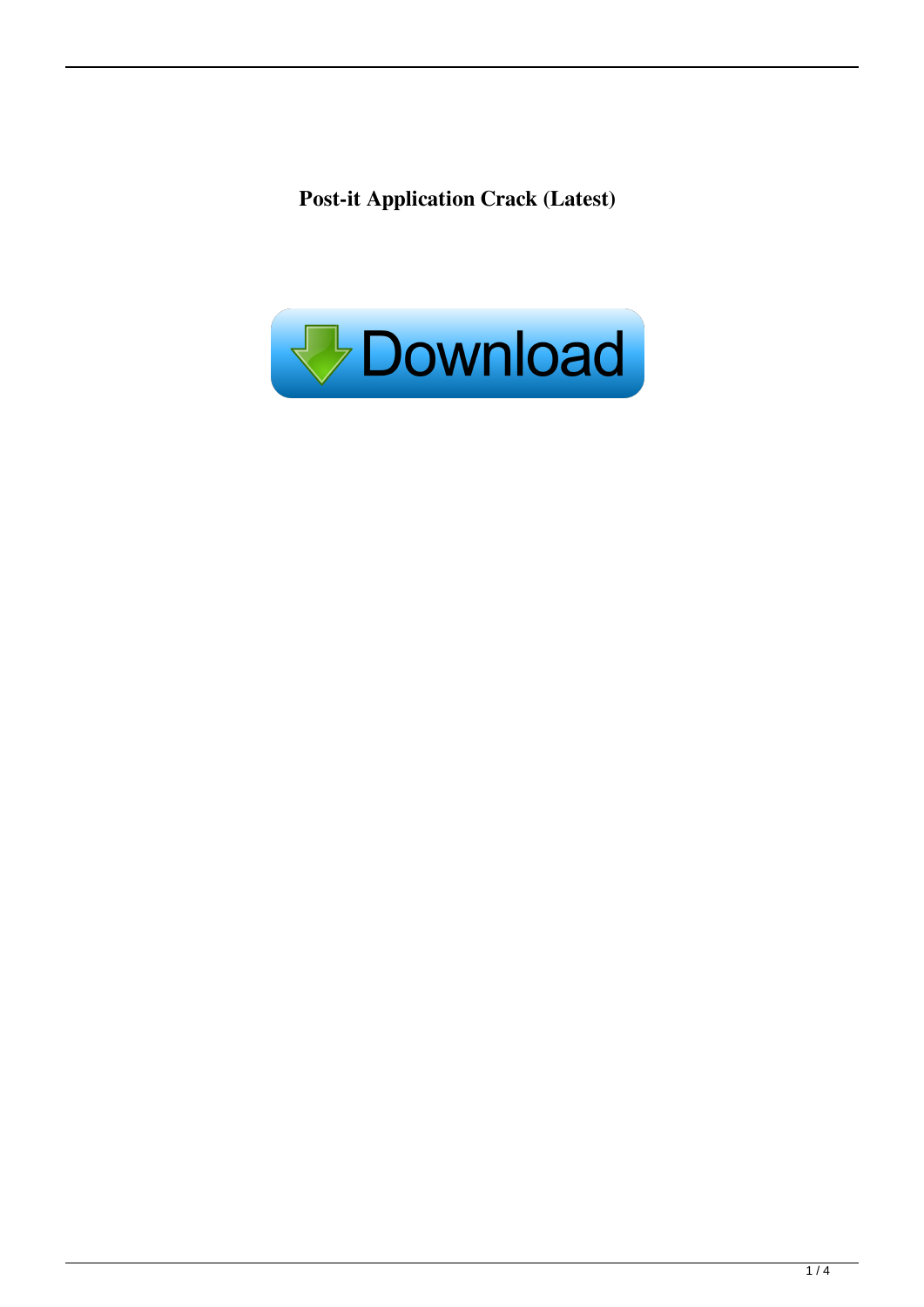# **Post-it Application Crack+ With Product Key For Windows (April-2022)**

Post-it application is a free Windows application that enables you to quickly create colorful notes and set reminders for yourself. With Post-it application you can easily set multiple reminders at the same time, see your reminders at a glance, and manage your reminders in various ways. Features of Post-it application: Free Windows application Create and manage multiple reminders at the same time Post reminders on your desktop See your reminders at a glance in the notification area Edit individual reminders Show or hide the post-its Alarm for each reminder Simple and easy to use PicsArt Photo Studio Pro 3.0.5 Free application that gives you the opportunity to enhance photos. Add text, insert special effects, create collages, apply filters, overlay a background and much more. All with a click of a button and editing the photo with a simple and intuitive graphic user interface. Create special photo frames with elegant designs. PicsArt Photo Studio Pro is the perfect tool for drawing pictures on digital photo. Enjoy the most impressive effects for your images, including: text, frames, sparkle, double exposure, sun beams, pin-cushion, rubber stamp, text balloons, sticky notes and many more. Additional options: - customize options: choose from a variety of special effects, filters, colors and collage borders - quickly print your favorite photos - share your masterpieces on Facebook, Twitter, Flickr and more Enjoy free application Picaso Studio Professional, beautiful new features and improvements. Subware 2.2.0.26 Subware Photo Editor is a fast and easy to use image editor, an excellent solution for creative and professional graphic editing and image retouching. You can correct image color, remove red eye, change the saturation or contrast of a photo, make it look more appealing with an original background, add special effects, etc. All the retouching processes will be performed instantly and with no effort. Subware Photo Editor is specially designed for professionals, and has advanced features that will allow you to increase your productivity. Enjoy its features and become more confident with your images. Ayeupload Video Uploader 1.8.3 Ayeupload is an all in one video upload and management software designed for photographers, bloggers, Vloggers and anyone who has videos they wish to share or promote. Ayeupload is a simple to use, free to use video sharing tool with a gorgeous, clear interface and

### **Post-it Application License Code & Keygen For Windows**

Post-it is a simple, yet very effective memo and reminder software for the Mac. It allows you to create a post-it and insert text, your message, and date into it. This unique and useful program will be especially beneficial for students, family and friends. Features: \* Create unlimited post-its \* Create a text message and insert it into your post-it \* You can set a message and date for each post-it \* Each post-it stays on your desktop until you delete it \* You can mute your reminders (with warning sounds) \* Read your entire message without having to scroll \* You can restore any saved messages to view all your entries \* Send a text message to an unlimited number of people using your phone \* Work in Mac OS X and Windows \* Easily set alarms for your post-its \* Import and export user-defined alarms Keymacro Express Description: Post-it is a simple, yet very effective memo and reminder software for the Mac. It allows you to create a post-it and insert text, your message, and date into it. This unique and useful program will be especially beneficial for students, family and friends. Features: \* Create unlimited post-its \* Create a text message and insert it into your post-it \* You can set a message and date for each post-it \* Each post-it stays on your desktop until you delete it \* You can mute your reminders (with warning sounds) \* Read your entire message without having to scroll \* You can restore any saved messages to view all your entries \* Send a text message to an unlimited number of people using your phone \* Work in Mac OS X and Windows \* Easily set alarms for your post-its \* Import and export user-defined alarms Post-it Pro Description: Post-it is a simple, yet very effective memo and reminder software for the Mac. It allows you to create a post-it and insert text, your message, and date into it. This unique and useful program will be especially beneficial for students, family and friends. Features: \* Create unlimited post-its \* Create a text message and insert it into your post-it \* You can set a message and date for each post-it \* Each post-it stays on your desktop until you delete it \* You can mute your reminders (with warning sounds) \* Read your entire 81e310abbf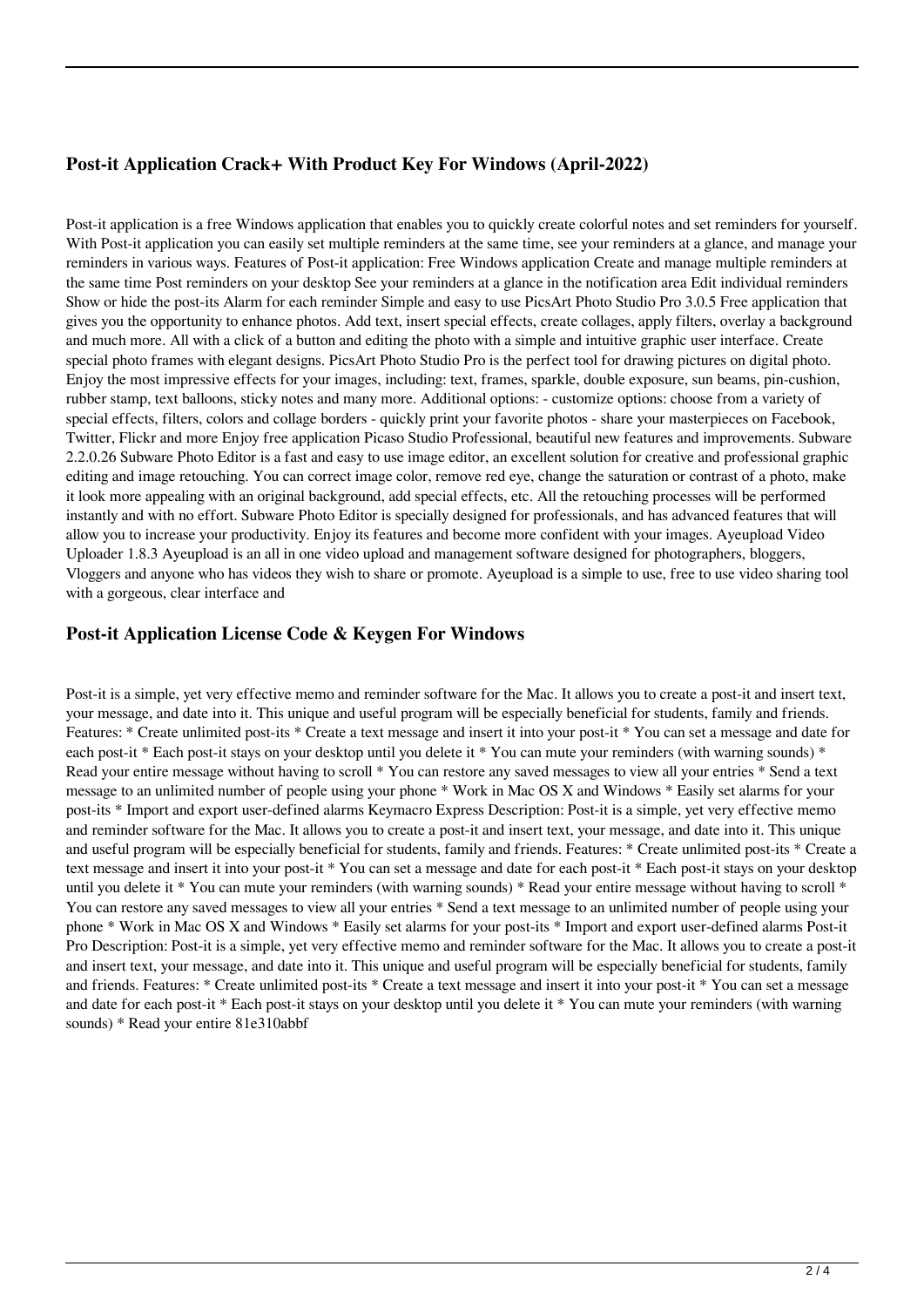# **Post-it Application Crack + Activation Key Free Download [Mac/Win]**

KeyMacro is a free utility to create simple macros for windows. It can be easily used to make new activities which will be executed every time you press a key. The macro can be executed in any user's context including all running programs. If you are having trouble finding what you are looking for, you may use the search option. KeyMacro supports a wide range of Windows activities. Some examples are keystroke recording, keystroke logging, auto-start, directory changes and taskkill. You may perform such actions when your PC is locked. In other words, this program is used to automagically capture keys like clicking on hyperlinks, selecting text, dragging, and so on. SpeedUpPC Utilities Description: SpeedUpPC Utilities is an utility to improve computer performance, is an application can be effective solution to speed up slow or low performance computers. This program that makes the computer run smoothly and quickly. It can clean all temporary and cached data on your system, optimize your system registry, defrag your hard drive, disk optimization and registry cleaning. MOST-SPSS Description: MOST-SPSS is a user-friendly data analysis software for Windows. It is developed by the experienced statistician, and statisticians in the United States and Europe. You can do SPSS data import, edit, analyze, create, save as Excel or comma-separated file, and output to comma-separated file, Excel file, PowerPoint, HTML, PDF, SPSS flat file, XML, and so on. ShortKeys Description: ShortKeys is a program that enables you to make your keyboard more usable and to speed up your PC. This tool simplifies keyboard navigation. SystemInfo Description: SystemInfo is a program that measures system performance in real time. With SystemInfo you can obtain detailed information about your system and hardware components. It will show you all the basic statistics about your computer. Also, you can see which part of your PC is running slow. You can also have an idea of what applications are running and where they are located. PowerfulWiz Description: PowerfulWiz is a professional command line utility to set up multiple network security settings (IPSEC, VPN, etc.) and VPN servers. ProcessExplorer Description: ProcessExplorer is an advanced system utility for Windows with detailed information about all running processes in the system. It will allow you to control the memory usage, CPU usage,

### **What's New In?**

Launch the software and you will find the main window. Under Post-It Plus screen notes and devices, click on Post-it Plus screen notes to start the process of setting a note. The first screen of the main window provides you a quick access to the opening screen note and to the keyboard. The second screen of the main window allows you to set the size of the screen note. It is advised to set the size to the maximum, so that the content of the note is visible on the screen. The last screen of the main window allows you to set the text color for the screen note. It is advisable to set the text color to dark blue, in order to enhance the contrast of the notes. The screens of the main window may be closed by clicking on the X located in the upper right corner of each screen. After closing the main window, you will be prompted to save the screen note. Simply select the Save Notes button and proceed. The screen note is saved in the database with a different extension. You can always open a new screen note. What is new in official Post-It Plus screen notes 6.1 software version? - Version 6.1: - New release of the software with a wide collection of new features.At least since World War I, soldiers have known that cannon fire can bring down aircraft. This may be a critical element of winning a war, but it is also useful in civilian aviation. A flying aircraft at a low enough altitude may be struck by a cannon shell. Aircraft designed for civilian aviation may be tested to ensure that they can withstand such a collision. For aircraft designed for military purposes, not all aspects of the aircraft are redesigned for military purposes. In addition to reducing the design envelope of the aircraft, many military aircraft are configured with a radar cross section that is designed to minimize its detection. This may be achieved by adding exterior elements to the aircraft that add to its profile. The addition of such exterior elements may render the aircraft less attractive to private jet aircraft that use radar for air traffic control, thus rendering the aircraft unsafe for civilian aviation. Therefore, an aircraft designed for commercial aviation may be desired that can withstand the impact of a projectile. This may include, but is not limited to, projectiles of different sizes, and projectiles having different mass. The aircraft disclosed herein is particularly effective in protecting an aircraft from cannon fire and projectiles of various sizes. For example, the disclosed aircraft may be configured to withstand a projectile of a size that is greater than that of a similarly configured aircraft that was designed for military purposes. In addition to providing protection from cannon fire, the disclosed aircraft is particularly suitable for protecting an aircraft from projectiles fired from a weapon system that is coupled to the aircraft. The aircraft disclosed herein is configured to withstand projectiles fired from a weapon system that is designed to avoid a radar cross section of a specified size. Therefore, the disclosed aircraft may be